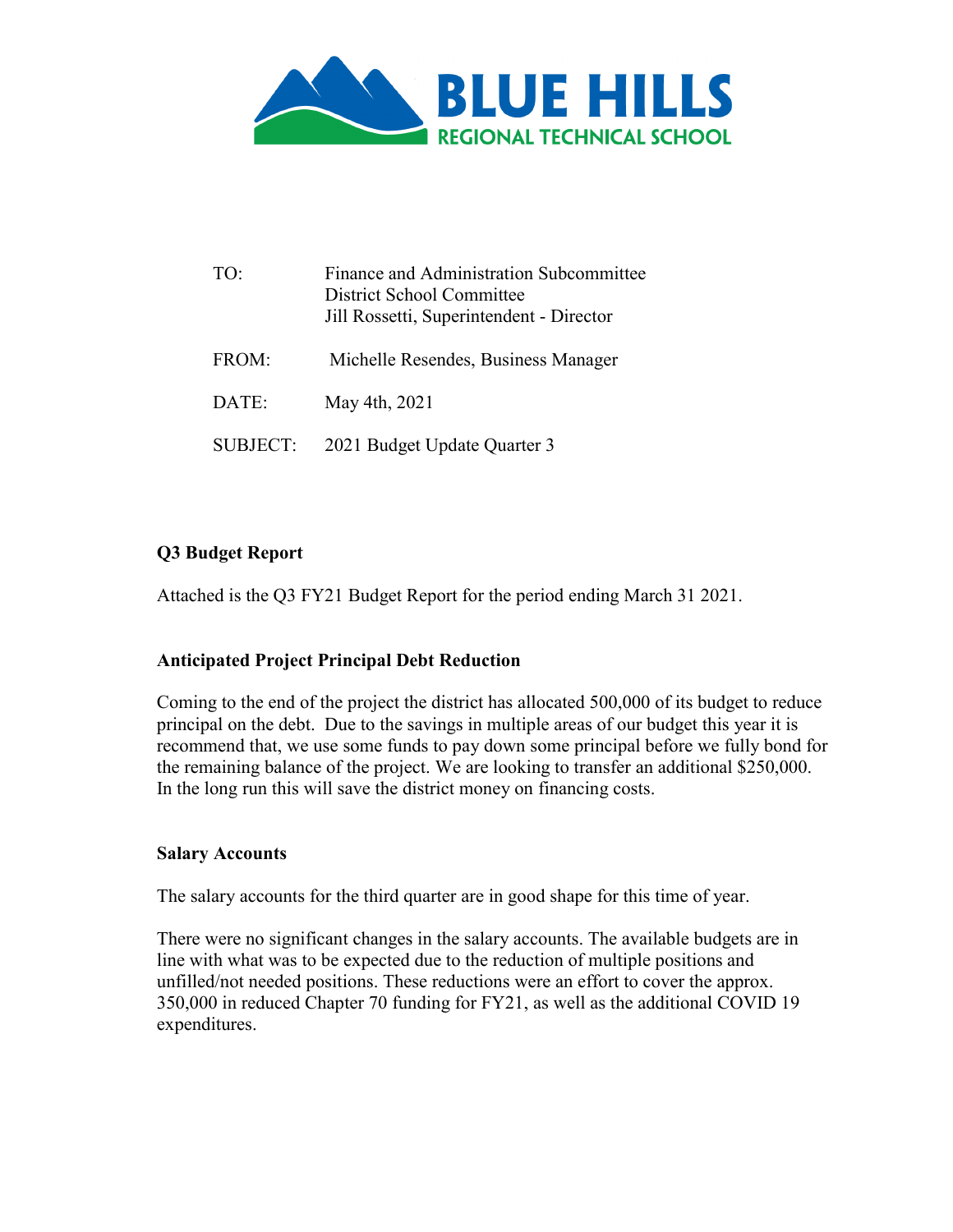#### **Expense Accounts**

**District Leadership and Administration – 1000 Series:** Bulk of remaining funds are for unencumbered legal costs, miscellaneous contracted services, and supplies.

**Instruction – 2000 Series:** Majority of unencumbered funds are for technology, text books, and vocational materials and equipment.

**Student Services – 3000 Series:** Residual balance is associated with unencumbered transportation and athletic program costs

**Operation and Maintenance of Plant – 4000 Series:** Unencumbered balance can be attributed to potential savings in contracted service needs and special project needs. Same as last year we are seeing a savings in our Building Maintenance Contract Services line and Water expense line. Due to these savings this is logical place to request a transfer as a source of reducing the current project debt.

**Fixed Costs – 5000 Series:** This account is where it should be for 3<sup>rd</sup> qtr.

**Capital Projects -7000 Series:** This account encompasses the expenditures for the Special projects. Currently there is an unencumbered project for the west stairs that has gone out to bid and will be presented tonight for the Committees approval to award the contract to the lowest most responsible bidder. Once that approval is in place the contract will be encumbered bringing the balance of this account down by \$48,000.

**Debt Service** – **8000 Series**: This account is where it should be for this time of year. In the 4th Quarter, this account will be charged for the debt service payment. This is where the requested \$250,000 would be transferred to.

## **Requested Budget Transfers** – **Request to transfer funds to cover additional Debt principal payment**

Decrease budget 2000 Series, Salary, Educational Staff \$50,000 Decrease budget 4000 Series, Operations and Maintenance of Plant Salaries \$100,000 Decrease budget 4000 Series, Maintenance of Buildings Expense \$100,000

Increase budget 8000 Series, Debt Service \$250,000